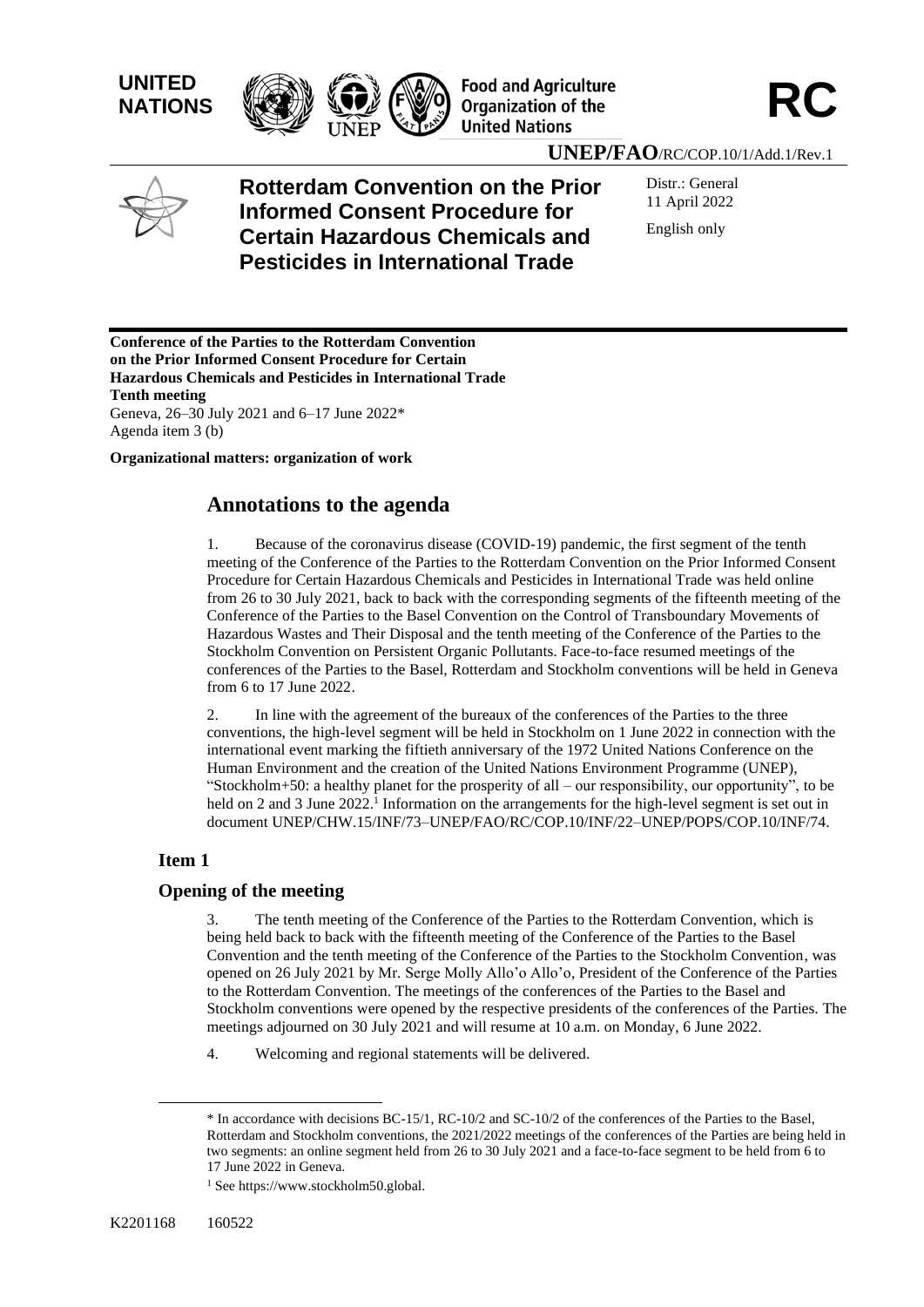## **Item 2**

# **Adoption of the agenda**

5. During the online segment, the Conference of the Parties adopted the agenda for its meeting on the basis of the provisional agenda set forth in document UNEP/FAO/RC/COP.10/1.

# **Item 3**

# **Organizational matters**

## **(a) Election of officers**

6. The Conference of the Parties has before it notes by the Secretariat on the election of officers (UNEP/FAO/RC/COP.10/2) and on the elections that took place during the online segment of the meetings of the conferences of the Parties (UNEP/FAO/RC/COP.10/25/Rev.1– UNEP/POPS/COP.10/31/Rev.1), and a note by the Secretariat entitled "Election of officers: overview table of elections" (UNEP/CHW.15/INF/3–UNEP/FAO/RC/COP.10/INF/3– UNEP/POPS/COP.10/INF/3). 2

7. During the online segment, the Conference of the Parties considered the information and action proposed in document UNEP/FAO/RC/COP.10/25/Rev.1–UNEP/POPS/COP.10/31/Rev.1 and adopted decision RC-10/1 on the election of members of subsidiary bodies under the Rotterdam Convention.

8. During the face-to-face segment, the Conference of the Parties may wish to take note of the information provided in the various documents and consider the action proposed in document UNEP/FAO/RC/COP.10/2.

## **(b) Organization of work**

9. Taking into account the exceptional circumstances of the COVID-19 pandemic, the fifteenth meeting of the Conference of the Parties to the Basel Convention, the tenth meeting of the Conference of the Parties to the Rotterdam Convention and the tenth meeting of the Conference of the Parties to the Stockholm Convention are being held back to back in two segments: an online segment of the meetings held from 26 to 30 July 2021, and a face-to-face segment of the meetings to be held from 6 to 17 June 2022, in accordance with decision RC-10/2 on the venue and dates of the face-to-face resumed meetings of the conferences of the Parties to the Basel, Rotterdam and Stockholm conventions in 2022.

10. During the online segment of their meetings, the conferences of the Parties to the Basel, Rotterdam and Stockholm conventions considered prioritized agenda items of their respective agendas. For the Rotterdam Convention, these are as follows:

(a) Item 3 (a) (Election of officers): for elections taking place during the online segment of the meetings of the conferences of the Parties;

(b) Item 8 (Programme of work and budget): for the consideration of an interim budget for 2022;

(c) Item 10 (Venue and date of the resumed tenth meeting and of the eleventh meeting of the Conference of the Parties): for the consideration of the date and venue of the resumed face-to-face tenth meeting of the Conference of the Parties.

11. During the face-to-face segment, the Conference of the Parties may wish to consider the scenario note for the face-to-face segment of the 2021–2022 meetings of the conferences of the Parties to the Basel, Rotterdam and Stockholm conventions (UNEP/CHW.15/INF/1/Rev.1– UNEP/FAO/RC/COP.10/INF/1/Rev.1–UNEP/POPS/COP.10/INF/1/Rev.1), prepared by the Secretariat in consultation with the three presidents of the conferences of the Parties, and the tentative schedule of work for the face-to-face segment of the meetings of the conferences of the Parties to the Basel, Rotterdam and Stockholm conventions (UNEP/CHW.15/INF/2/Rev.1– UNEP/FAO/RC/COP.10/INF/2/Rev.1–UNEP/POPS/COP.10/INF/2/Rev.1), prepared in consultation with the bureaux of the three conferences of the Parties.

<sup>&</sup>lt;sup>2</sup> Documents that have three document symbols, such as the overview table of elections, are joint documents for consideration by the conferences of the Parties to the Basel, Rotterdam and Stockholm conventions.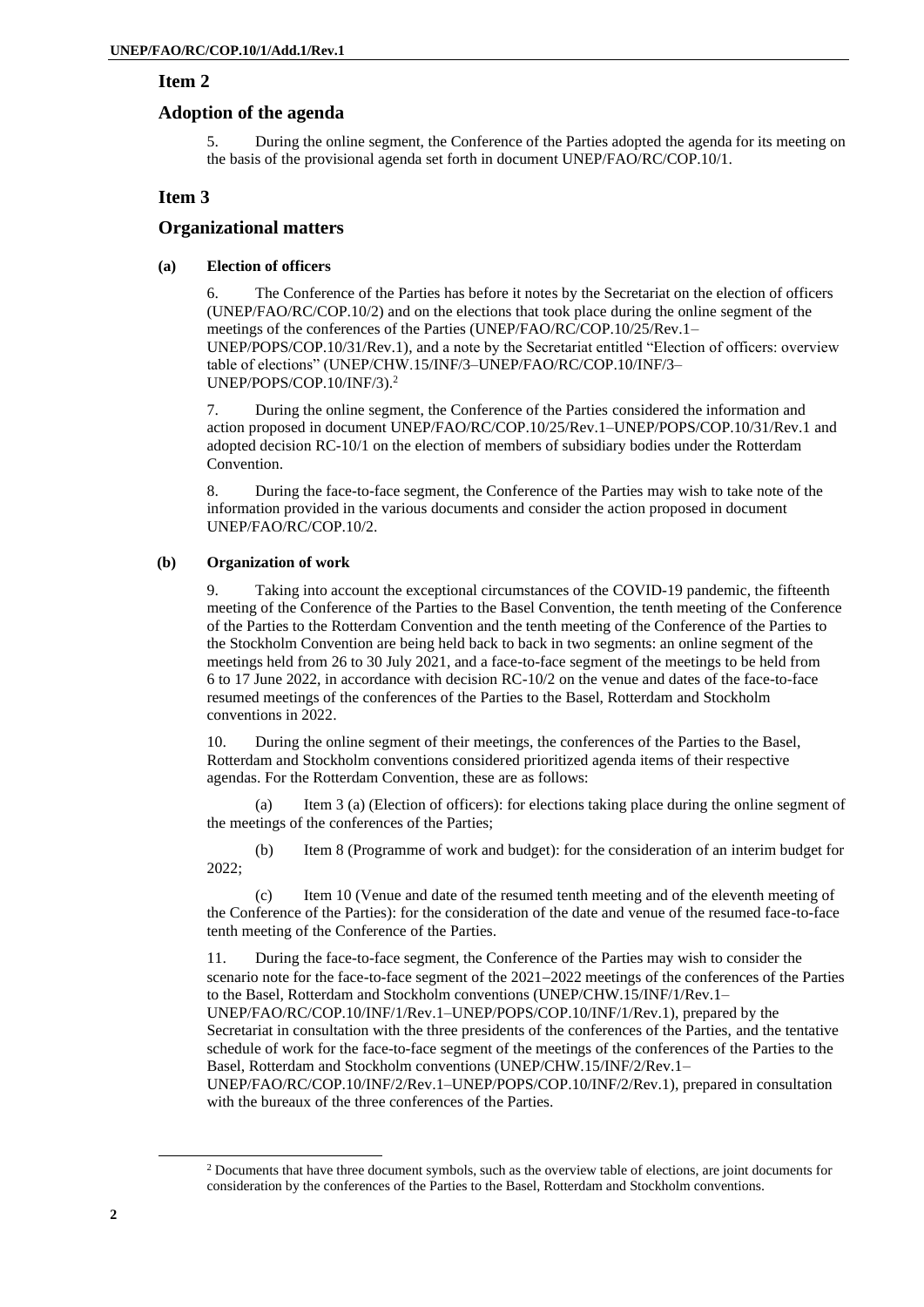12. During the face-to-face segment of its meeting, the Conference of the Parties may wish to decide to meet from 10 a.m. to 1 p.m. and from 3 to 6 p.m., subject to adjustment as necessary.

13. The Conference of the Parties may wish to establish contact groups and other groups, as deemed necessary, and to specify their mandates.

### **(c) Report on the credentials of representatives to the tenth meeting of the Conference of the Parties**

14. The Conference of the Parties has before it a note by the Secretariat on the status of ratification of the Basel, Rotterdam and Stockholm conventions (UNEP/CHW.15/INF/4/Rev.1– UNEP/FAO/RC/COP.10/INF/5/Rev.1–UNEP/POPS/COP.10/INF/7/Rev.1). The Conference of the Parties may wish to take note of the information provided therein.

15. Rule 19 of the rules of procedure provides that the credentials of representatives and the names of alternate representatives and advisers is to be submitted to the Secretariat if possible not later than 24 hours after the opening of the meeting, therefore by 10 a.m. on Tuesday, 7 June 2022 during the face-to-face segment. The credentials should be issued either by the Head of State or Government or by the minister for foreign affairs or, in the case of a regional economic integration organization, by the competent authority of that organization. The submission of credentials before the meeting would greatly facilitate the process of advance clearing by the Secretariat. Credentials may have been issued only for the online segment or for both the online and the face-to-face segments of the meetings of the conferences of the Parties. In the former case, Parties are invited to transmit the credentials of their representatives attending the face-to-face segment of the meetings. In the latter case, Parties may update the credentials of their representatives as needed for the face-to-face segment.

16. The bureaux of the conferences of the Parties to the Basel, Rotterdam and Stockholm conventions agreed on the approach they would follow when preparing the reports on credentials for the 2021/2022 meetings of the conferences of the Parties to the Basel, Rotterdam and Stockholm conventions. The bureaux agreed that, when examining credentials received, they would accept original credentials in good order as well as copies of credentials in good order, on the understanding, in the latter case, that original credentials would be submitted as soon as possible.

17. Representatives of Parties may participate in the meeting provisionally pending a decision by the Conference of the Parties on their credentials.

18. The Bureau, with the assistance of the Secretariat, will examine the credentials of the representatives of the Parties at the meeting and deliver a report thereon to the Conference of the Parties for its consideration.

# **Item 4**

## **Rules of procedure for the Conference of the Parties**

19. The Conference of the Parties has before it a note by the Secretariat on the rules of procedure for the Conference of the Parties (UNEP/FAO/RC/COP.10/3). During the face-to-face segment, the Conference of the Parties may wish to take note of the information provided in the note and consider the action proposed therein.

# **Item 5**

### **Matters related to the implementation of the Convention**

The Conference of the Parties will consider several sub-items under this agenda item. The sub-items are listed below in the order in which they appear on the agenda, which is not necessarily the order of priority for their consideration by the Conference of the Parties.

## **(a) Status of implementation**

21. The Conference of the Parties has before it notes by the Secretariat on the status of implementation of the Convention (UNEP/FAO/RC/COP.10/4), on information on the implementation of the Rotterdam Convention (UNEP/FAO/RC/COP.10/INF/6) and on responses received from Parties to the questionnaire for the calendar years 2017 and 2018 on the implementation of paragraph 2 of Article 11 and Articles 12 and 14 of the Rotterdam Convention (UNEP/FAO/RC/COP.10/INF/7).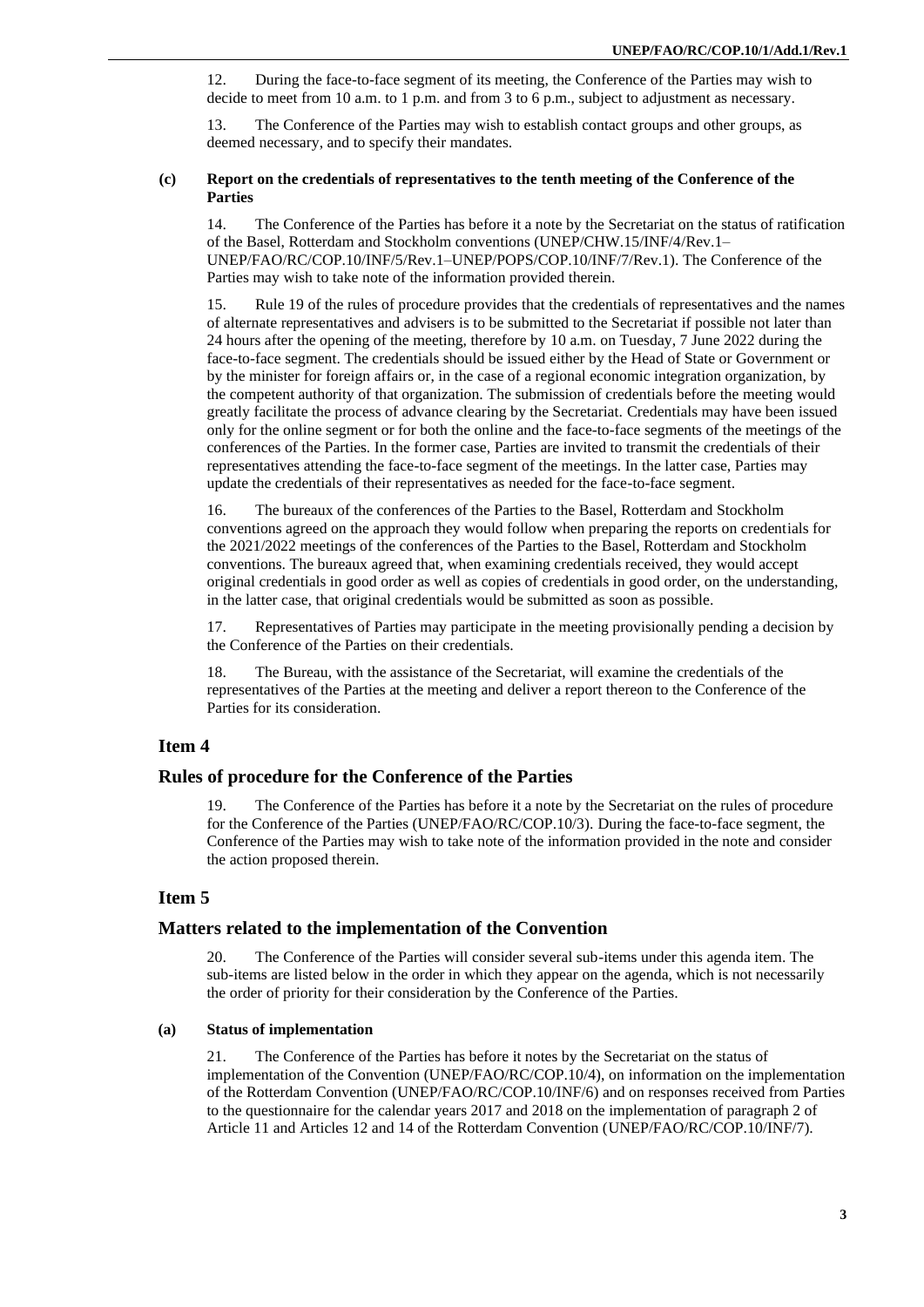22. During the face-to-face segment, the Conference of the Parties may wish to take note of the information provided in the notes and consider the action proposed in document UNEP/FAO/RC/COP.10/4.

#### **(b) Listing of chemicals in Annex III to the Convention**

*Consideration of chemicals for inclusion in Annex III*

23. The Conference of the Parties has before it a note by the Secretariat entitled "Chemical Review Committee: developments for action by the Conference of the Parties" (UNEP/FAO/RC/COP.10/5), a note by the Secretariat on the elections to take place during the online segment of the meetings of the conferences of the Parties (UNEP/FAO/RC/COP.10/25/Rev.1– UNEP/POPS/COP.10/31/Rev.1), the curricula vitae of candidates nominated for appointment during the tenth meeting of the Conference of the Parties as members of the Chemical Review Committee (UNEP/FAO/RC/COP.10/INF/4) and a compilation of comments received from Parties relating to the listing of chemicals and severely hazardous pesticide formulations in Annex III to the Rotterdam Convention recommended by the Chemical Review Committee (UNEP/FAO/RC/COP.10/INF/8). The Conference of the Parties also has before it a note by the Secretariat entitled "Progress with respect to the recommendations for improving participation, openness and transparency in the Chemical Review Committee process" (UNEP/FAO/RC/COP.10/INF/9).

24. The Conference of the Parties also has before it notes by the Secretariat on the inclusion of the following chemicals in Annex III to the Convention:

(a) Acetochlor (UNEP/FAO/RC/COP.10/6), for which the Conference of the Parties also has before it a draft decision guidance document (UNEP/FAO/RC/COP.10/6/Add.1);

(b) Carbosulfan (UNEP/FAO/RC/COP.10/7), for which the Conference of the Parties also has before it a draft decision guidance document (UNEP/FAO/RC/COP.10/7/Add.1);

(c) Chrysotile asbestos (UNEP/FAO/RC/COP.10/8), for which the Conference of the Parties also has before it a draft decision guidance document (UNEP/FAO/RC/COP.10/8/Add.1);

(d) Decabromodiphenyl ether (UNEP/FAO/RC/COP.10/9), for which the Conference of the Parties also has before it a draft decision guidance document (UNEP/FAO/RC/COP.10/9/Add.1), the recommendations and rationale of the Chemical Review Committee on the inclusion of decabromodiphenyl ether in Annex III to the Rotterdam Convention

(UNEP/FAO/RC/COP.10/INF/10) and comments and further information related to the draft decision guidance document for decabromodiphenyl ether (UNEP/FAO/RC/COP.10/INF/11);

(e) Fenthion (ultra-low-volume (ULV) formulations at or above 640 g active ingredient/L) (UNEP/FAO/RC/COP.10/10), for which the Conference of the Parties also has before it a draft decision guidance document (UNEP/FAO/RC/COP.10/10/Add.1);

(f) Liquid formulations (emulsifiable concentrate and soluble concentrate) containing paraquat dichloride at or above 276 g/L, corresponding to paraquat ion at or above 200 g/L (UNEP/FAO/RC/COP.10/11), for which the Conference of the Parties also has before it a draft decision guidance document (UNEP/FAO/RC/COP.10/11/Add.1);

(g) Perfluorooctanoic acid (PFOA), its salts and PFOA-related compounds (UNEP/FAO/RC/COP.10/12), for which the Conference of the Parties also has before it a draft decision guidance document (UNEP/FAO/RC/COP.10/12/Add.1), the recommendations and rationale of the Chemical Review Committee on the inclusion of PFOA, its salts and PFOA-related compounds in Annex III to the Rotterdam Convention (UNEP/FAO/RC/COP.10/INF/12) and comments and further information related to the draft decision guidance document for PFOA, its salts and PFOA-related compounds (UNEP/FAO/RC/COP.10/INF/13);

25. During its online segment, the Conference of the Parties adopted decision RC-10/1 on the election of members of subsidiary bodies under the Rotterdam Convention, whereby it, among other things, extended until the closure of the tenth meeting of the Conference of the Parties the terms of office of the 17 members of the Chemical Review Committee with terms of office otherwise ending on 30 April 2022.

26. During the face-to-face segment, the Conference of the Parties may wish to take note of the information provided in the documents and consider the action proposed in documents UNEP/FAO/RC/COP.10/5–12.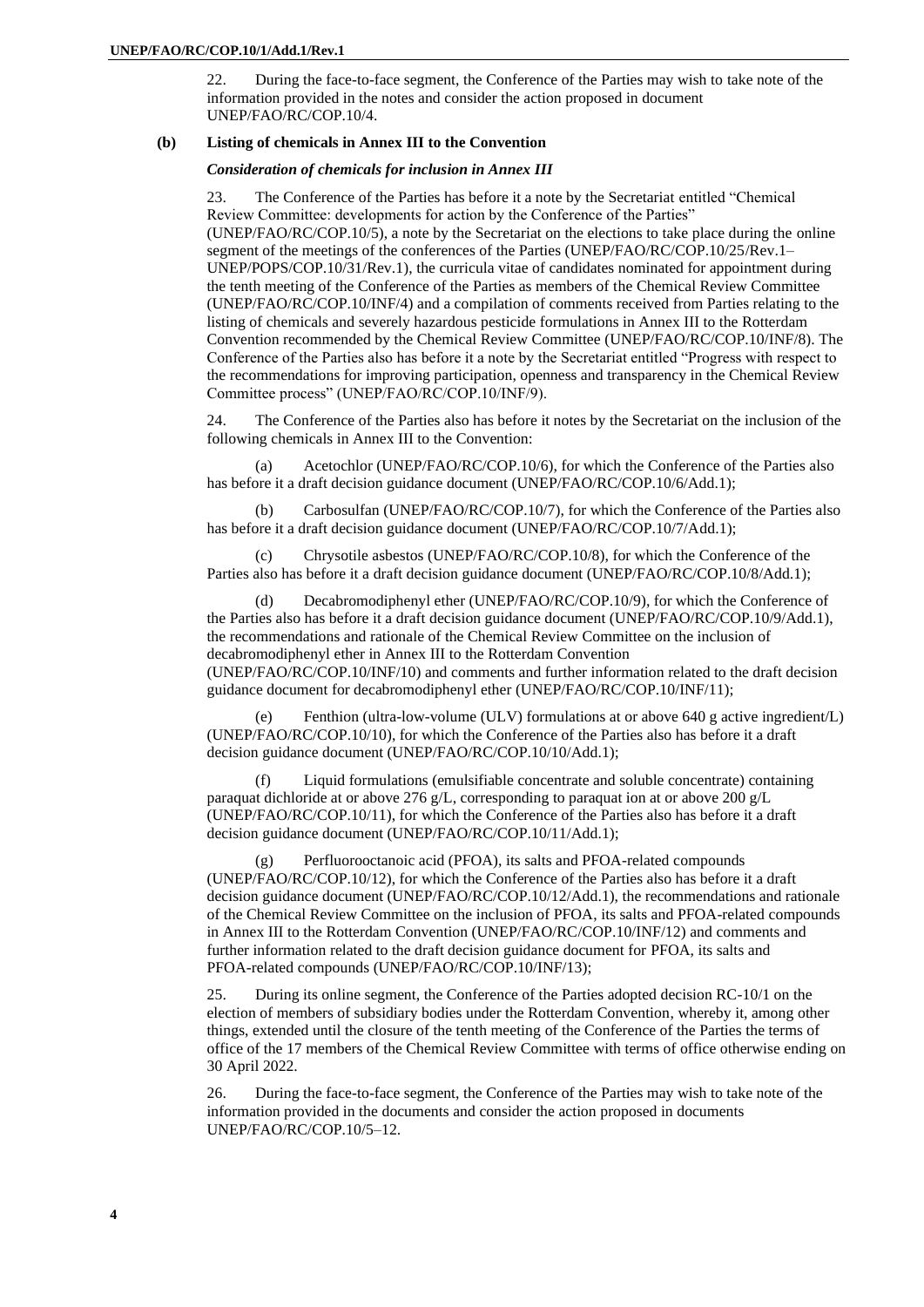## **(c) Enhancing the effectiveness of the Convention**

27. The Conference of the Parties has before it notes by the Secretariat on the intersessional work on enhancing the effectiveness of the Rotterdam Convention (UNEP/FAO/RC/COP.10/13), on a proposal to amend Article 16 of the Rotterdam Convention (UNEP/FAO/RC/COP.10/13/Add.1), on ways to facilitate effective and useful dissemination of information, tools and guidance and their use in capacity-building and technical assistance activities (UNEP/FAO/RC/COP.10/INF/14) and on cooperation with the World Customs Organization in assigning customs codes (UNEP/FAO/RC/COP.10/INF/15).

28. During the face-to-face segment, the Conference of the Parties may wish to take note of the information provided in the notes and consider the action proposed in documents UNEP/FAO/RC/COP.10/13 and UNEP/FAO/RC/COP.10/13/Add.1.

### **(d) Compliance**

29. The Conference of the Parties has before it notes by the Secretariat on procedures and mechanisms on compliance with the Rotterdam Convention (UNEP/FAO/RC/COP.10/14/Rev.1) and on the elections to take place during the online segments of the meetings of the conferences of the Parties (UNEP/FAO/RC/COP.10/25/Rev.1–UNEP/POPS/COP.10/31/Rev.1).

30. During the online segment, by decision RC-10/1, the Conference of the Parties, among other things, elected eight members to serve on the Compliance Committee of the Rotterdam Convention for one full term, until the closure of the eleventh meeting of the Conference of the Parties, and seven members to serve on the Committee for two full terms, until the closure of the twelfth meeting of the Conference of the Parties.

31. During the face-to-face segment, the Conference of the Parties may wish to take note of the information provided in the notes and consider the action proposed in document UNEP/FAO/RC/COP.10/14/Rev.1.

#### **(e) Technical assistance**

32. The Conference of the Parties has before it a note by the Secretariat on technical assistance and capacity-building for the implementation of the Basel, Rotterdam and Stockholm conventions (UNEP/CHW.15/16–UNEP/FAO/RC/COP.10/15–UNEP/POPS/COP.10/13), a report on the implementation of the technical assistance plan for the period 2018–2021 in the biennium 2020–2021 (UNEP/CHW.15/INF/28–UNEP/FAO/RC/COP.10/INF/16–UNEP/POPS/COP.10/INF/28), the technical assistance plan for the implementation of the Basel, Rotterdam and Stockholm conventions for the period 2022–2025 (UNEP/CHW.15/INF/29–UNEP/FAO/RC/COP.10/INF/17– UNEP/POPS/COP.10/INF/29), a report on the technical assistance needs of developing-country Parties and Parties with economies in transition for implementation of the Basel, Rotterdam and Stockholm conventions and the technical assistance available from developed-country Parties and others (UNEP/CHW.15/INF/30–UNEP/FAO/RC/COP.10/INF/18–UNEP/POPS/COP.10/INF/30) and a report entitled "Environmental and health emergencies: the role of the Basel, Rotterdam and Stockholm conventions in supporting Parties in prevention, preparedness, response and recovery" (UNEP/CHW.15/INF/31–UNEP/FAO/RC/COP.10/INF/19–UNEP/POPS/COP.10/INF/68).

33. During the face-to-face segment, the Conference of the Parties may wish to take note of the information provided in the notes and consider the action proposed in document UNEP/CHW.15/16– UNEP/FAO/RC/COP.10/15–UNEP/POPS/COP.10/13.

### **(f) Financial resources**

34. The Conference of the Parties has before it a note by the Secretariat on the Special Programme to support institutional strengthening at the national level for implementation of the Basel, Rotterdam and Stockholm conventions, the Minamata Convention on Mercury, and the Strategic Approach to International Chemicals Management (UNEP/CHW.15/INF/38–UNEP/FAO/RC/COP.10/INF/21– UNEP/POPS/COP.10/INF/38).

35. During the face-to-face segment, the Conference of the Parties may wish to take note of the information provided in the document.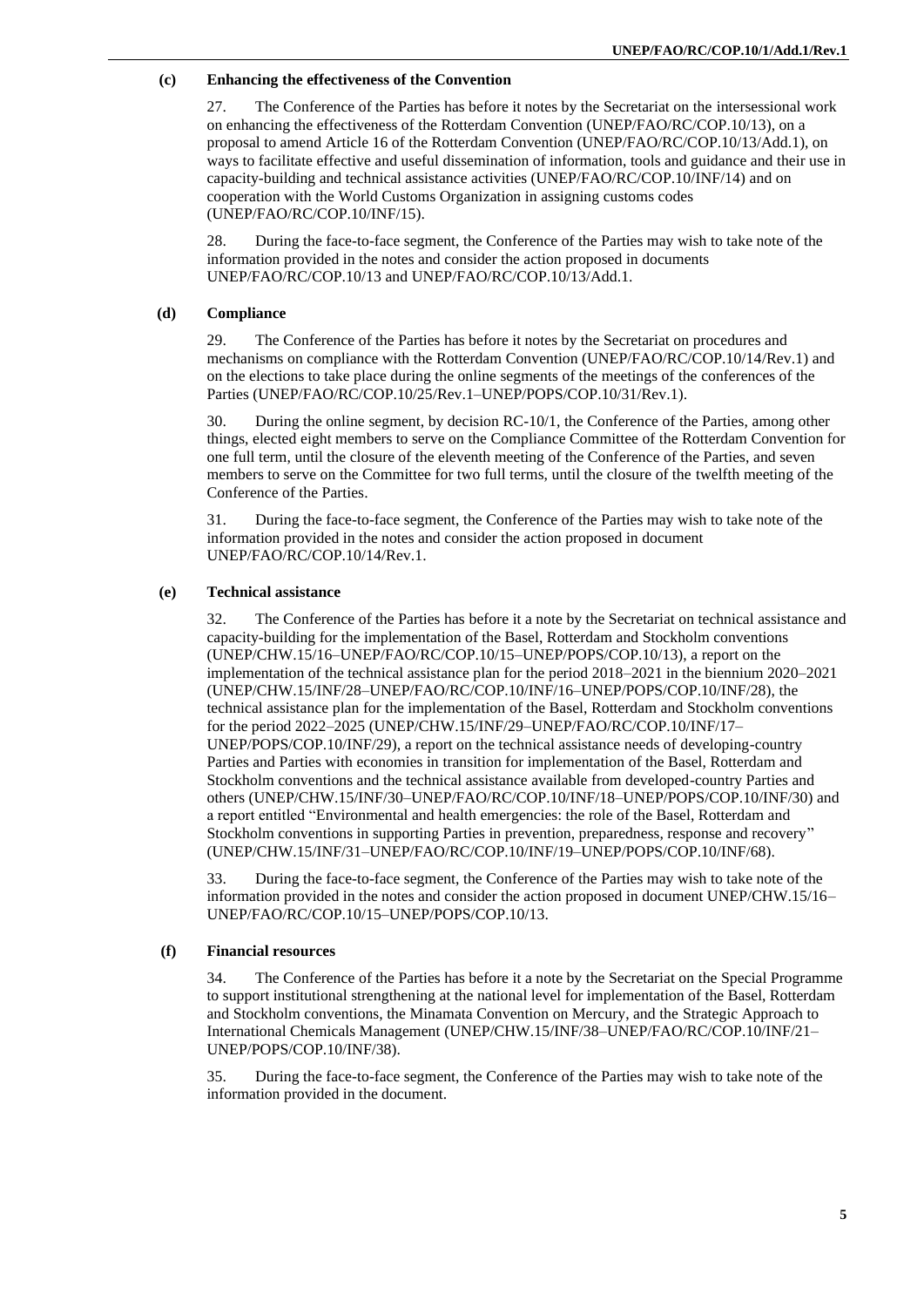## **Item 6**

# **International cooperation and coordination**

## **(a) Cooperation and coordination with the Minamata Convention on Mercury**

36. The Conference of the Parties has before it a note by the Secretariat on cooperation and coordination with the Minamata Convention on Mercury (UNEP/CHW.15/20– UNEP/FAO/RC/COP.10/16–UNEP/POPS/COP.10/20), a joint report on cooperation and coordination between the secretariats of the Basel, Rotterdam and Stockholm conventions and the Minamata Convention on Mercury (UNEP/CHW.15/INF/40–UNEP/FAO/RC/COP.10/INF/23– UNEP/POPS/COP.10/INF/44) and a report of the joint task force on programmatic cooperation between the Secretariat of the Basel, Rotterdam and Stockholm conventions, the secretariat of the Minamata Convention on Mercury and the Chemicals and Health Branch of the United Nations Environment Programme (UNEP/CHW.15/INF/67–UNEP/FAO/RC/COP.10/INF/46– UNEP/POPS/COP.10/INF/43).

37. During the face-to-face segment, the Conference of the Parties may wish to take note of the information provided in the documents and consider the action proposed in document UNEP/CHW.15/20–UNEP/FAO/RC/COP.10/16–UNEP/POPS/COP.10/20.

#### **(b) Cooperation and coordination with other organizations**

38. The Conference of the Parties has before it a note by the Secretariat on international cooperation and coordination with other organizations (UNEP/CHW.15/21/Rev.1– UNEP/FAO/RC/COP.10/17/Rev.1–UNEP/POPS/COP.10/21/Rev.1), a report on activities pertaining to cooperation and coordination (UNEP/CHW.15/INF/41–UNEP/FAO/RC/COP.10/INF/24– UNEP/POPS/COP.10/INF/45), a letter from the chair of the Inter-organization Coordinating Committee on the of status of discussions about the Basel, Rotterdam and Stockholm conventions being invited to become members of the Inter-Organization Programme for the Sound Management of Chemicals (UNEP/CHW.15/INF/41/Add.1–UNEP/FAO/RC/COP.10/INF/24/Add.1– UNEP/POPS/COP.10/INF/45/Add.1), a report of the Executive Director of UNEP to the meetings of the conferences of the Parties to the Basel, Rotterdam and Stockholm conventions on programmatic cooperation (UNEP/CHW.15/INF/56–UNEP/FAO/RC/COP.10/INF/25– UNEP/POPS/COP.10/INF/46), an update on the intersessional process considering the Strategic Approach to International Chemicals Management and the sound management of chemicals and waste beyond 2020 submitted by the secretariat of the Strategic Approach (UNEP/CHW.15/INF/43– UNEP/FAO/RC/COP.10/INF/28–UNEP/POPS/COP.10/INF/47), a report of the joint task force on programmatic cooperation between the Secretariat of the Basel, Rotterdam and Stockholm conventions, the secretariat of the Minamata Convention on Mercury and the Chemicals and Health Branch of the United Nations Environment Programme (UNEP/CHW.15/INF/67– UNEP/FAO/RC/COP.10/INF/46–UNEP/POPS/COP.10/INF/43), a joint study by the secretariats of the Basel, Rotterdam and Stockholm conventions and the Minamata Convention on Mercury entitled "Interlinkages between the chemicals and waste multilateral environmental agreements and biodiversity" (UNEP/CHW.15/INF/44–UNEP/FAO/RC/COP.10/INF/29– UNEP/POPS/COP.10/INF/48), a joint study by the secretariats of the Basel, Rotterdam and Stockholm conventions and the Minamata Convention on Mercury entitled "Chemicals, wastes and climate change: interlinkages and potential for coordinated action" (UNEP/CHW.15/INF/45– UNEP/FAO/RC/COP.10/INF/27–UNEP/POPS/COP.10/INF/49) and a note by the Secretariat containing information on the outcome of the follow-up by UNEP to General Assembly resolution 73/333 (UNEP/CHW.15/INF/66–UNEP/FAO/RC/COP.10/INF/47–UNEP/POPS/COP.10/INF/69).

39. During the face-to-face segment, the Conference of the Parties may wish to take note of the information provided in the documents and consider the action proposed in document UNEP/CHW.15/21/Rev.1–UNEP/FAO/RC/COP.10/17/Rev.1–UNEP/POPS/COP.10/21/Rev.1.

# **Item 7**

# **Enhancing cooperation and coordination among the Basel, Rotterdam and Stockholm conventions**

#### **(a) Clearing-house mechanism for information exchange**

40. The Conference of the Parties has before it notes by the Secretariat on the clearing-house mechanism for information exchange (UNEP/CHW.15/22–UNEP/FAO/RC/COP.10/18–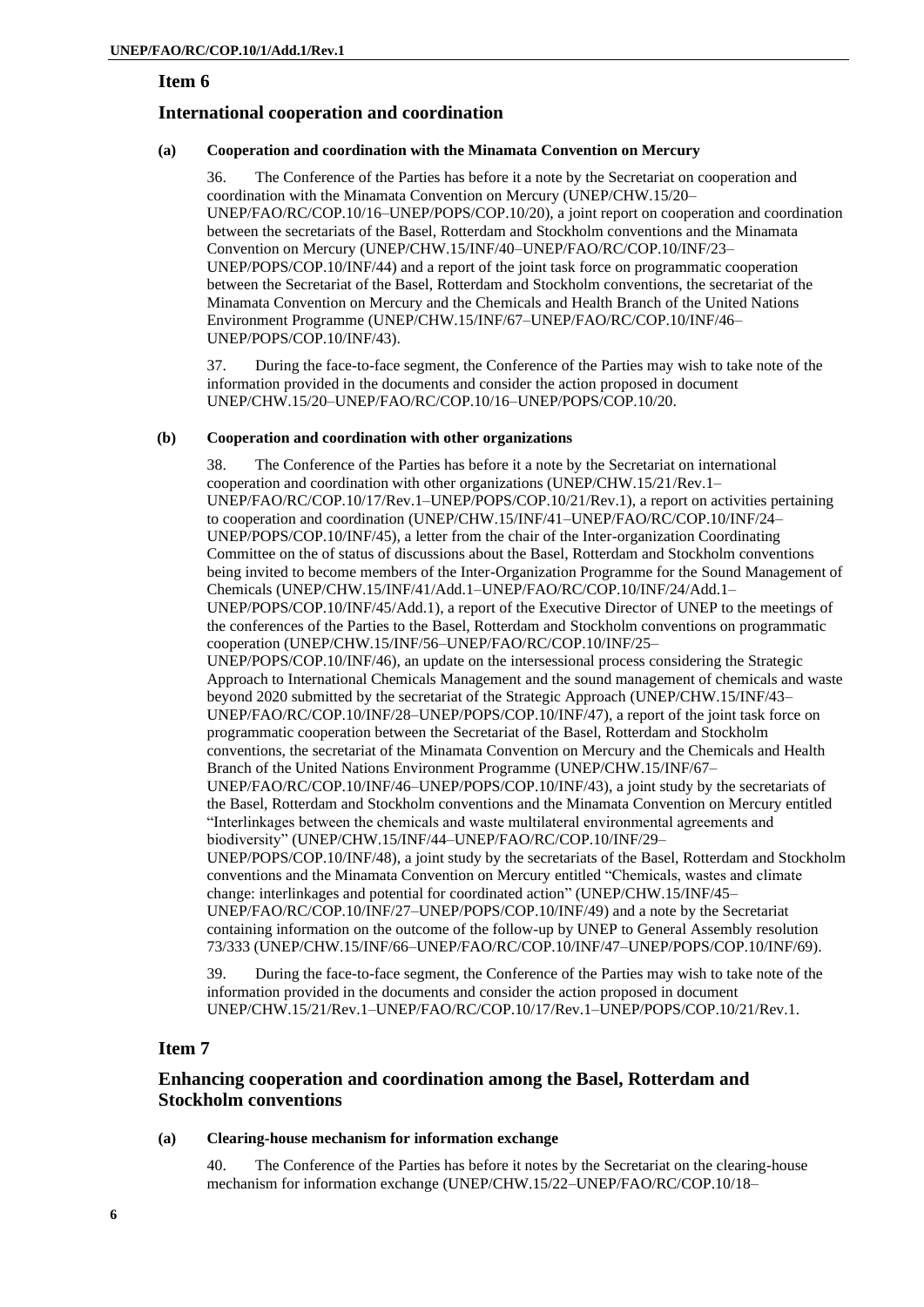UNEP/POPS/COP.10/22) and on a workplan for the implementation of the joint clearing-house mechanism for the biennium 2022–2023 (UNEP/CHW.15/INF/46–UNEP/FAO/RC/COP.10/INF/30– UNEP/POPS/COP.10/INF/50).

41. During the face-to-face segment, the Conference of the Parties may wish to take note of the information provided in the notes and consider the action proposed in document UNEP/CHW.15/22– UNEP/FAO/RC/COP.10/18–UNEP/POPS/COP.10/22.

### **(b) Mainstreaming gender**

42. The Conference of the Parties has before it a note by the Secretariat on mainstreaming gender (UNEP/CHW.15/23–UNEP/FAO/RC/COP.10/19–UNEP/POPS/COP.10/23) and a report on gender-related activities implemented by the Secretariat (UNEP/CHW.15/INF/47– UNEP/FAO/RC/COP.10/INF/31–UNEP/POPS/COP.10/INF/51).

43. During the face-to-face segment, the Conference of the Parties may wish to take note of the information provided in the documents and consider the action proposed in document UNEP/CHW.15/23–UNEP/FAO/RC/COP.10/19–UNEP/POPS/COP.10/23.

#### **(c) Synergies in preventing and combating illegal traffic and trade in hazardous chemicals and wastes**

44. The Conference of the Parties has before it notes by the Secretariat on synergies in preventing and combating illegal traffic and trade in hazardous chemicals and wastes (UNEP/CHW.15/24– UNEP/FAO/RC/COP.10/20–UNEP/POPS/COP.10/24), on draft forms and explanatory notes to enable Parties to the Rotterdam and Stockholm conventions to voluntarily provide information about cases of trade occurring in contravention of those conventions (UNEP/FAO/RC/COP.10/INF/32– UNEP/POPS/COP.10/INF/52) and on information collected from Parties and stakeholders on synergies in preventing and combating illegal trade and traffic in hazardous chemicals and wastes (UNEP/CHW.15/INF/48–UNEP/FAO/RC/COP.10/INF/33–UNEP/POPS/COP.10/INF/53).

45. During the face-to-face segment, the Conference of the Parties may wish to take note of the information provided in the notes and consider the action proposed in document UNEP/CHW.15/24– UNEP/FAO/RC/COP.10/20–UNEP/POPS/COP.10/24.

#### **(d) From science to action**

46. The Conference of the Parties has before it a note by the Secretariat entitled "From science to action" (UNEP/CHW.15/25–UNEP/FAO/RC/COP.10/21–UNEP/POPS/COP.10/25) and information on actions to implement the road map for "From science to action" (UNEP/CHW.15/INF/49– UNEP/FAO/RC/COP.10/INF/36–UNEP/POPS/COP.10/INF/54).

47. During the face-to-face segment, the Conference of the Parties may wish to take note of the information provided in the documents and consider the action proposed in document UNEP/CHW.15/25–UNEP/FAO/RC/COP.10/21–UNEP/POPS/COP.10/25.

## **Item 8**

## **Programme of work and budget**

48. The Conference of the Parties has before it notes by the Secretariat entitled "Programmes of work and proposed budgets for the biennium 2022–2023: revised combined proposal" (UNEP/CHW.15/26/Rev.1–UNEP/FAO/RC/COP.10/22/Rev.1–UNEP/POPS/COP.10/26/Rev.1), "Programmes of work and budgets for the biennium 2022–2023: revised proposed operational budgets for the two funding scenarios" (UNEP/CHW.15/INF/53/Rev.1– UNEP/FAO/RC/COP.10/INF/34/Rev.1–UNEP/POPS/COP.10/INF/57/Rev.1) and "Programmes of work and proposed budgets for the biennium 2022–2023: revised programmes of work activity fact sheets" (UNEP/CHW.15/INF/54/Rev.1–UNEP/FAO/RC/COP.10/INF/35/Rev.1– UNEP/POPS/COP.10/INF/58/Rev.1), as well as a note by the Secretariat containing information on financial matters (UNEP/FAO/RC/COP.10/INF/37/Rev.1), a compilation of responses received from Parties on their views regarding the use of potential savings made owing to the coronavirus disease pandemic (UNEP/CHW.15/INF/72/Rev.1–UNEP/FAO/RC/COP.10/INF/50/Rev.1– UNEP/POPS/COP.10/INF/73/Rev.1), developments that occurred in the intersessional work since the online segment of the meetings of the conferences of the Parties (UNEP/CHW.15/INF/60– UNEP/FAO/RC/COP.10/INF/51–UNEP/POPS/COP.10/INF/72) and contributions to the technical cooperation and voluntary special trust funds of the Basel, Rotterdam and Stockholm conventions in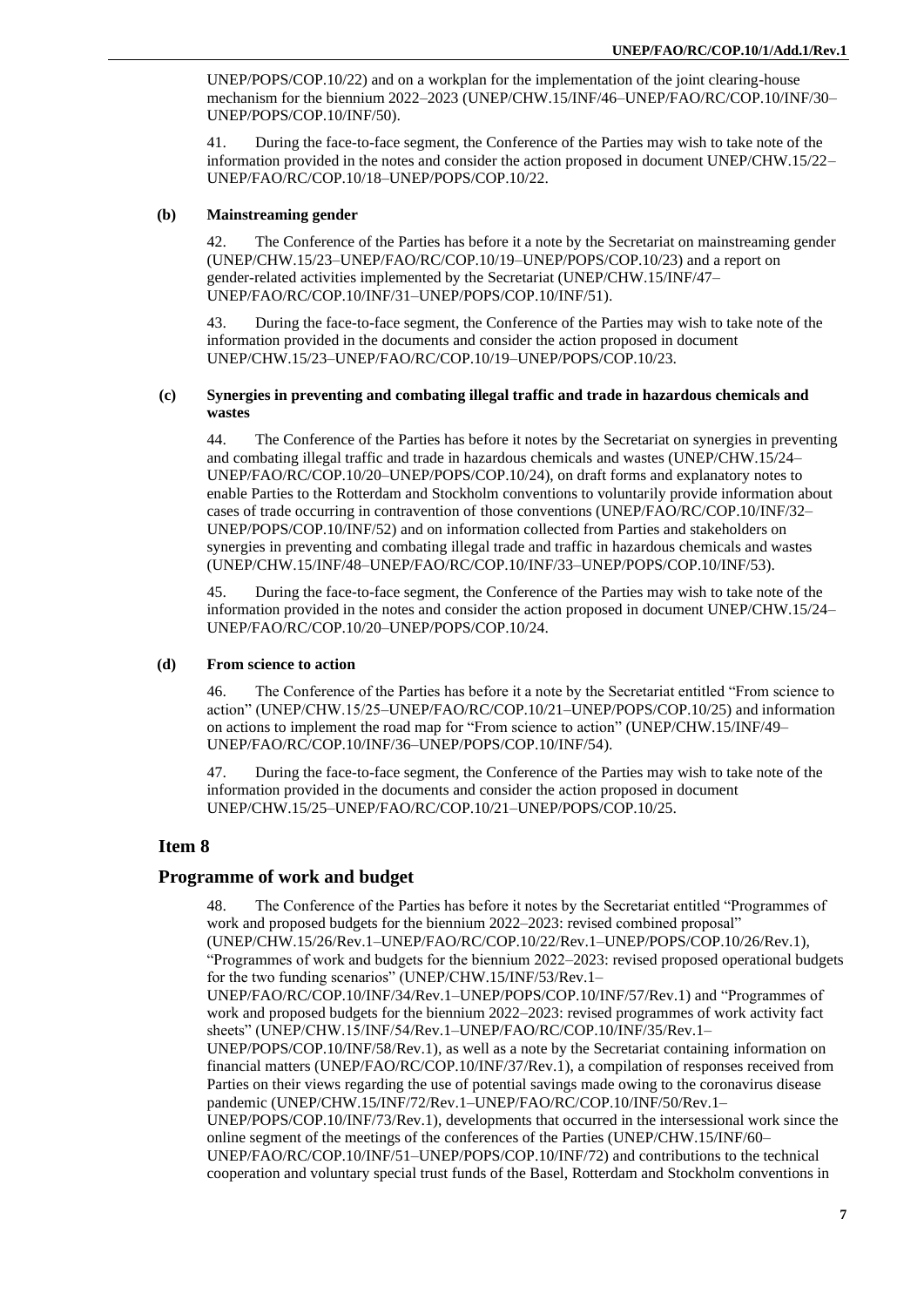the biennium 2020–2021 (UNEP/CHW.15/INF/57–UNEP/FAO/RC/COP.10/INF/39– UNEP/POPS/COP.10/INF/60).

49. The Conference of the Parties also has before it a note by the Secretariat on mobilization of resources under the Basel, Rotterdam and Stockholm conventions from non-State actors (UNEP/CHW.15/28–UNEP/FAO/RC/COP.10/24–UNEP/POPS/COP.10/28) and a note by the Secretariat on the assessment of the relevance for the Basel, Rotterdam and Stockholm conventions of existing guidelines developed by the United Nations system on the mobilization of resources from non-State actors (UNEP/CHW.15/INF/37–UNEP/FAO/RC/COP.10/INF/20– UNEP/POPS/COP.10/INF/37).

50. During the online segment, the Conference of the Parties had before it documents specific to that segment. The Conference of the Parties considered the information and action proposed in document UNEP/CHW.15/29–UNEP/FAO/RC/COP.10/26–UNEP/POPS/COP.10/30 on "Interim programmes of work and proposed budgets for 2022: combined proposal" and the information provided in documents UNEP/CHW.15/INF/68/Rev.1–UNEP/FAO/RC/COP.10/INF/48/Rev.1– UNEP/POPS/COP.10/INF/70/Rev.1 and UNEP/CHW.15/INF/69–UNEP/FAO/RC/COP.10/INF/49– UNEP/POPS/COP.10/INF/71, on modalities for the continuation of the intersessional work under the Basel, Rotterdam and Stockholm conventions in 2022, and adopted decision RC-10/3 on the interim programme of work and budget of the Rotterdam Convention for 2022.

51. During the face-to-face segment, the Conference of the Parties may wish to take note of the information provided in the various documents and consider the action proposed in documents UNEP/CHW.15/26/Rev.1–UNEP/FAO/RC/COP.10/22/Rev.1–UNEP/POPS/COP.10/26/Rev.1, UNEP/CHW.15/INF/53/Rev.1–UNEP/FAO/RC/COP.10/INF/34/Rev.1– UNEP/POPS/COP.10/INF/57/Rev.1, UNEP/CHW.15/INF/54/Rev.1– UNEP/FAO/RC/COP.10/INF/35/Rev.1–UNEP/POPS/COP.10/INF/58/Rev.1, UNEP/FAO/RC/COP.10/INF/37/Rev.1, UNEP/CHW.15/INF/72/Rev.1– UNEP/FAO/RC/COP.10/INF/50/Rev.1–UNEP/POPS/COP.10/INF/73/Rev.1, UNEP/CHW.15/INF/60–UNEP/FAO/RC/COP.10/INF/51–UNEP/POPS/COP.10/INF/72, UNEP/CHW.15/INF/57–UNEP/FAO/RC/COP.10/INF/39–UNEP/POPS/COP.10/INF/60, UNEP/CHW.15/28–UNEP/FAO/RC/COP.10/ 24–UNEP/POPS/COP.10/ 28 and UNEP/CHW.15/INF/37–UNEP/FAO/RC/COP.10/INF/20–UNEP/POPS/COP.10/INF/37.

## **Item 9**

# **Implementation of the memorandum of understanding between the Food and Agriculture Organization of the United Nations, the United Nations Environment Programme and the Conference of the Parties to the Rotterdam Convention**

The Conference of the Parties has before it a note by the Secretariat on the implementation of the memorandum of understanding between the Food and Agriculture Organization of the United Nations and UNEP and the Conference of the Parties to the Rotterdam Convention (UNEP/FAO/RC/COP.10/23), an updated report of the Executive Director of UNEP to the respective conferences of the Parties to the Basel, Rotterdam and Stockholm conventions on the implementation of the memorandums of understanding (UNEP/CHW.15/INF/63/Rev.1– UNEP/FAO/RC/COP.10/INF/44/Rev.1–UNEP/POPS/COP.10/INF/65/Rev.1), the updated report of the Food and Agriculture Organization of the United Nations to the Conference of the Parties to the Rotterdam Convention on the implementation of the memorandum of understanding (UNEP/FAO/RC/COP.10/INF/26/Rev.1) and a note by the Secretariat on the new UNEP delegation of authority policy and framework for the management and administration of multilateral environmental agreement secretariats and other bodies for which UNEP provides secretariat functions (UNEP/CHW.15/INF/58–UNEP/FAO/RC/COP.10/INF/40–UNEP/POPS/COP.10/INF/61).

53. During the face-to-face segment, the Conference of the Parties may wish to take note of the information provided in the documents and consider the action proposed in document UNEP/FAO/RC/COP.10/23.